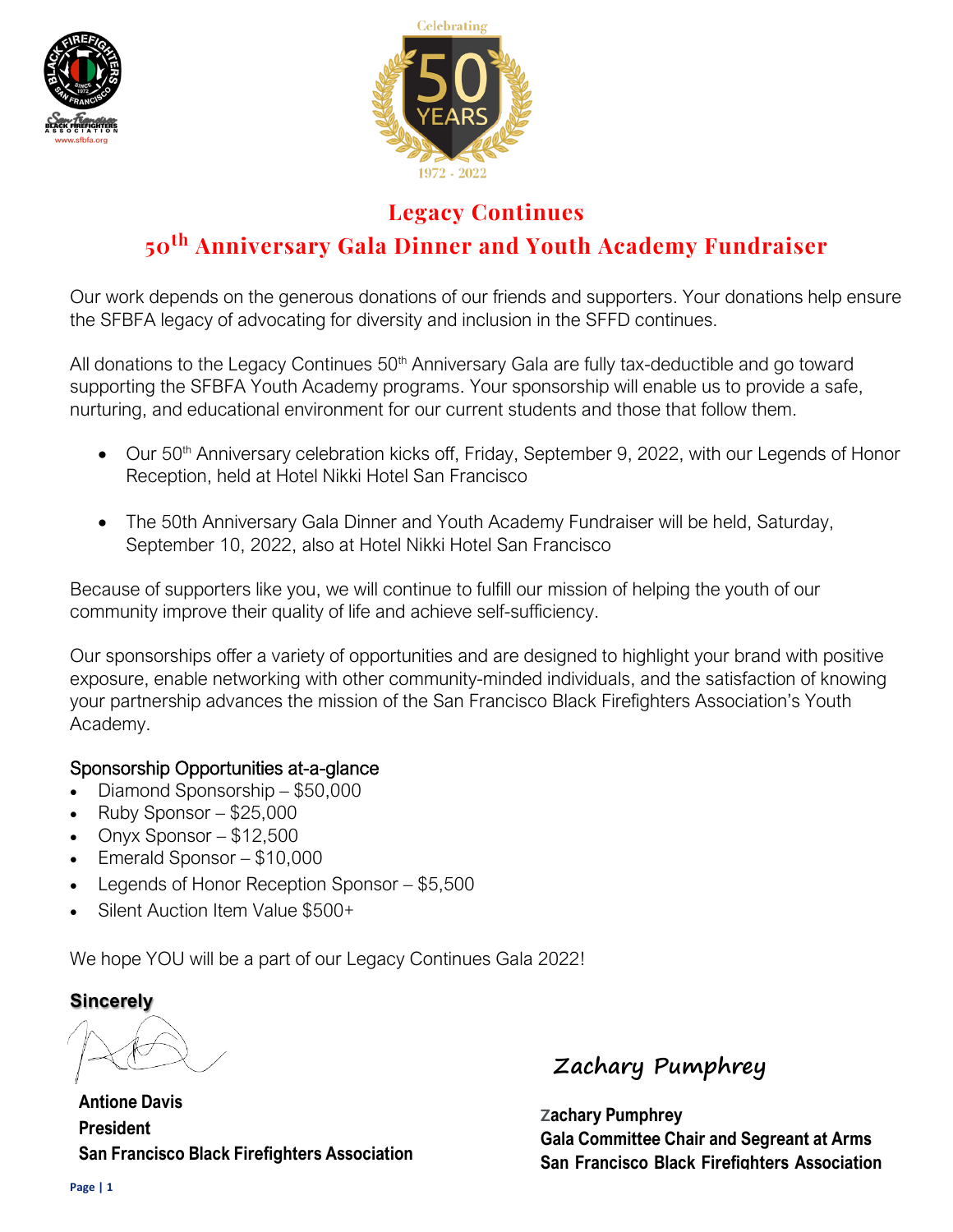



# **Sponsorship Packages**

#### **\$50,000 DIAMOND Youth Academy Student and Family Gala Sponsor**

This sponsorship will fund one deserving Youth Academy student and two family members to attend the Gala in style. This sponsorship also funds a tuxedo or gown, and transportation to the event.

#### Exclusive to two (2) sponsors

- Your logo displayed prominently on digital and print promotional materials
- 1 VIP table for 10; 3 seats reserved for 1 student and 2 guests
- 2 Legends of Honor Reception tickets + 1 reserved table
- Up to three minutes of speaking time
- Your logo on the step and repeat banner
- 1 Full page ad in the Gala program
- 2 items in the swag bag

#### **\$12,500 ONYX**

#### **Youth Academy Academic Scholarship**

This sponsorship funds one scholarship to a deserving student for tuition, books and/or living expenses. This sponsorship also funds one Gala ticket for the student and two guests.

#### Exclusive to two (2) sponsors

- Your logo displayed prominently on digital and print promotional materials
- 1 VIP table for 10; 3 seats reserved for 1 student and 2 guests
- 2 Legends of Honor Reception tickets
- 1 Half page ad in the Gala program
- 2 items in the swag bag

#### **\$5,500 LEGENDS OF HONOR RECEPTION**

#### Exclusive to two (2) sponsors

- Your logo featured as a Legends of Honor sponsor on our website and on digital and print promotional materials
- 2 reserved VIP cocktail tables at the reception
- 1 VIP Gala table for 10
- 1 Full page ad in the Gala program
- 2 items in the Gala swag bag

#### **\$25,000 RUBY**

#### **Gala Youth Academy Student Gala Sponsor**

This sponsorship will fund a deserving Youth Academy student and two guests to attend the Gala and transportation for the student and family members.

#### Exclusive to two (2) sponsors

- Your logo displayed prominently on digital and print promotional materials
- 1 VIP table for 10; 3 seats reserved for 1 student and 2 guests
- 2 Legends of Honor Reception tickets + 1 reserved table
- 1 Half-page ad in the Gala program
- 1 item in the swag bag

#### **\$10,000 - EMERALD Earl Gage, Jr. – Denise A. Elarms Scholarships**

The Earl Gage Jr. and Denise A. Elarms Scholarship honors two of the SFBFAs most heroic firefighters. The Gage-Elarms Scholarship will be awarded to a child of an SFBFA member, accepted or enrolled in a trade school, apprenticeship program, or a two- or four-year college. This sponsorship also funds one Gala ticket for the student and two guests.

#### Exclusive to two (2) sponsors

- Your logo displayed prominently on digital and print promotional materials
- 1 VIP table for ten (10); 3 seats reserved for 1 student and 2 guests
- 2 Legends of Honor Reception tickets
- 1 Half page ad in the Gala program
- 2 items in the swag bag

#### **SILENT AUCTION Item Value \$500+**

- 2 VIP Gala tickets for an item valued at over \$1500.00
- Your logo displayed prominently on digital and print promotional materials
- Quarter page ad in the Gala Program